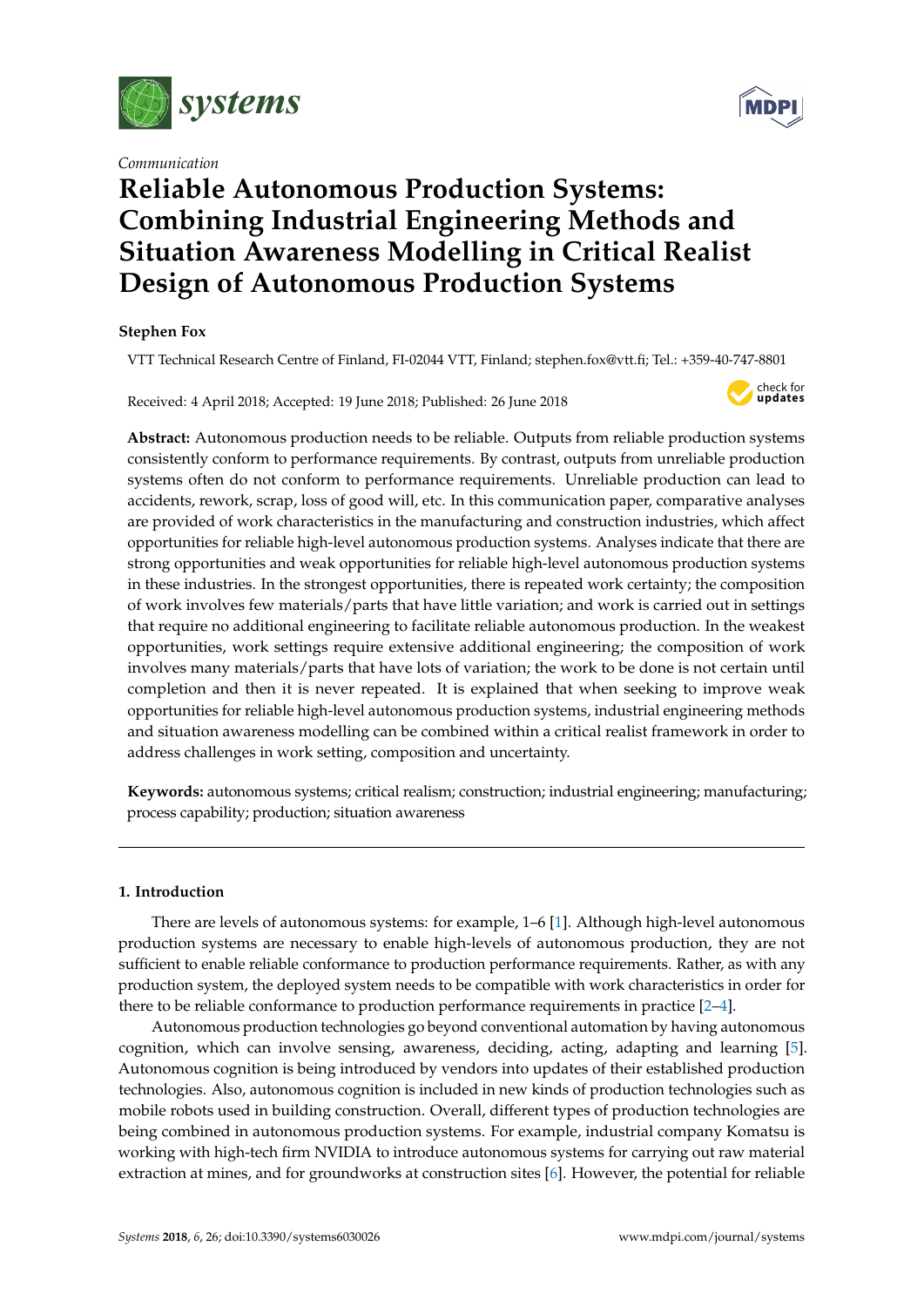implementation of high-level autonomous production systems is affected by work characteristics in the manufacturing and construction industries.

First, in this communication paper, work characteristics affecting potential for reliable implementation of high-level autonomous production systems are explained in terms of work setting, work composition, and work certainty. Next, strong and weak opportunities for reliable high-level autonomous production systems are described for two industries: manufacturing and construction. Then, it is explained how weak opportunities for reliable high-level autonomous production can be improved through the application of industrial engineering methods and situation awareness modelling within a critical realist framework. In conclusion, principal contributions are stated, together with implications for research and for practice.

# **2. Work Characteristics' Challenges to Reliable High-Level Autonomous Production**

#### *2.1. Work Setting*

#### 2.1.1. Overview

Potential for reliable high-level autonomous production systems is affected by the distribution and regularity of work settings. Lots of production work needs to be widely distributed and must take place in settings that have irregular characteristics. For example, much of the world's agri-food production begins on small holdings at different altitudes where there are different ground and weather conditions [\[7\]](#page-12-5). At low altitude on flat ground, autonomous cognition by farming robots is more technically feasible than at high altitude on uneven sloping ground. This is because of difficulties in farming robots maintaining stability and difficulties in taking accurate data from sensors in adverse conditions, such as from computer vision during the mist, rain and wind of higher altitudes. Subsequently, there are risks of incorrect action selection from computation of inaccurate sensor data. Work settings can be engineered to better facilitate the reliable operation of autonomous systems, but this can be very complicated and expensive. For example, it is recognized in Vehicle–Infrastructure Integration initiatives throughout the world that the extent of driverless vehicle autonomy will depend upon the extent of autonomous vehicle integration with new types of smart vehicle infrastructure. Accordingly, public roads are being re-engineered to be smart roads that provide "cooperative infrastructure" for autonomous vehicles. This involves a range of costly engineering activities. For example, the installation of V2X (Vehicle-to-Everything) WiFi enables traffic lights to communicate with nearby cars. Also, sensors are being developed to be integrated into road surfaces. These in-road sensors are intended to detect the passage of traffic in real time. They can be used to inform communication to autonomous vehicles by new types of smart road signage. In addition, there is the need for overhead cameras that send alerts to autonomous vehicles in the event of an emergency that cannot be detected by road sensors, such as an animal straying onto a road. Further smart road developments include engineering power-generating road surfaces that have technologies for recharging autonomous vehicles as they drive along the road surface. Overall, these investments in smart "cooperative infrastructure" do not engineer out all possible irregularities in the operation of autonomous vehicles. Rather, they are intended to engineer out the effects of irregularities in the operation of autonomous vehicles. For example, an animal may stray on to a road but, if the various sensors and signals of smart "cooperative infrastructure" function as intended, that will not cause a vehicle crash. The economic viability of engineering work settings depends on the costs and number of operations over which the costs can be spread. For example, power-generating road surfaces that charge autonomous vehicles cost several million euros per kilometre/dollars per mile. Such costs can perhaps be absorbed over main roads with a high frequency of autonomous vehicles, but can be prohibitively expensive for low-frequency roads and for off-road locations [\[8–](#page-12-6)[11\]](#page-12-7).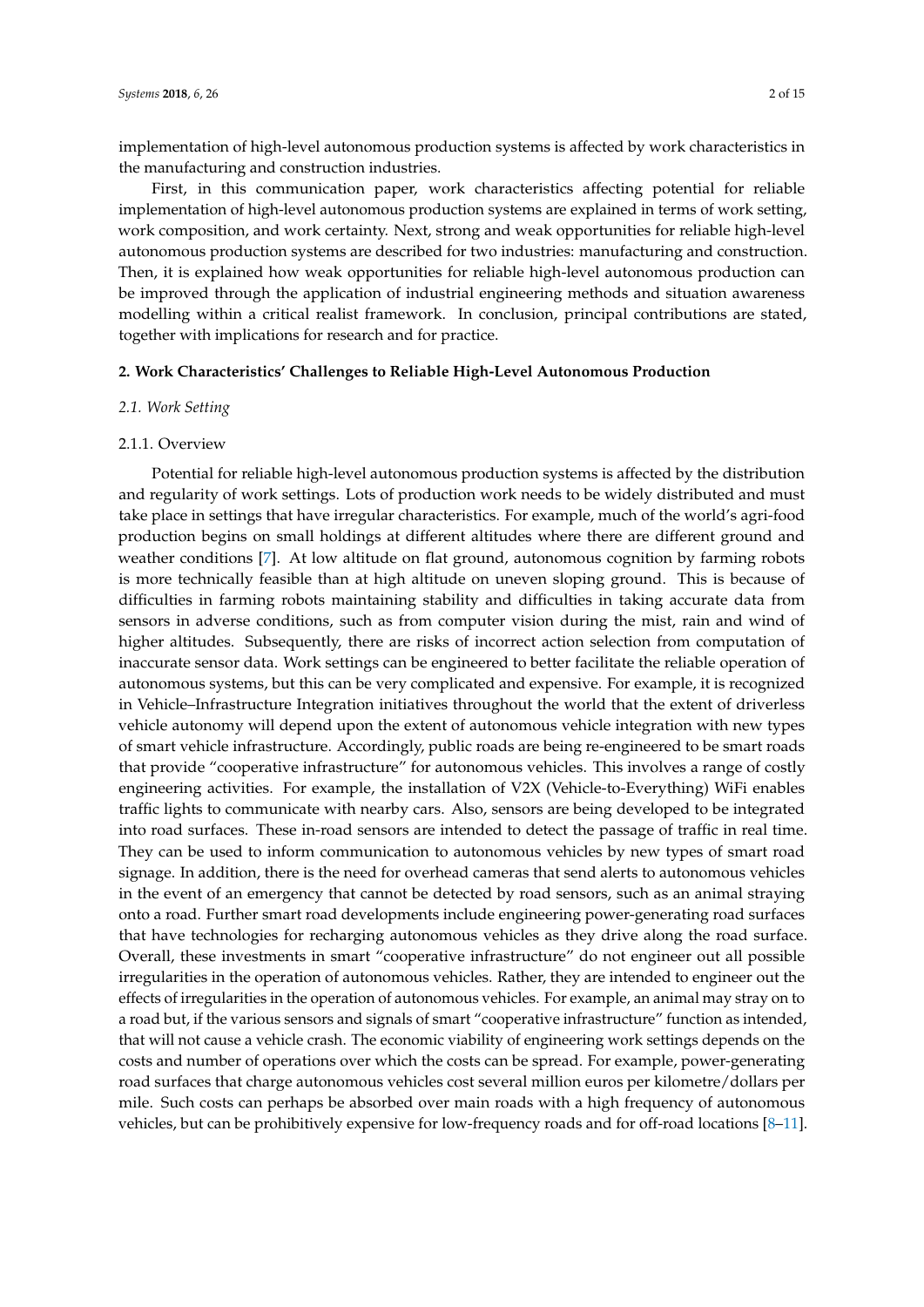Physical production in the manufacturing industry can be considered in terms of the following phases: *raw materials extraction/harvesting*, *converting raw materials* into processed materials, *manufacturing parts*, and *assembling goods*. In terms of work settings, sites of *raw materials extraction/harvesting* can be highly distributed and have irregular conditions. Hence, the prospects for reliable autonomous production can depend upon the economic viability of engineering the effects of irregularities out of work settings to facilitate accurate autonomous sensing, which provides the basis for effective autonomous deciding and acting. The cost of engineering work settings for autonomous materials extraction is illustrated by the mining corporation Rio Tinto's plan to spend more than two billion U.S. dollars to develop an "intelligent" iron ore mine, which will incorporate driverless vehicles and robotics [\[12\]](#page-12-8). By contrast, much of *converting raw materials, manufacturing parts, and assembling goods* is already concentrated in factories, where work settings are conducive to sensing and awareness by autonomous robots and vehicles. For example, automated guided vehicle systems (AGVS) are used extensively inside factories to move materials, components, and goods. Factories are well suited to providing "cooperative infrastructure" for automated guided vehicles (AGV) to operate in. In particular, factories have controlled internal environments where markers, wires, etc., can be easily set up and maintained for AGVs to follow predetermined routes. Also, factories have controlled internal environments that are well suited to more sophisticated AGV navigation methods. For example, AGVS laser navigation involves mounting reflective tape on factory fixtures. The AGV carries a laser transmitter and receiver via which laser information is compared to the map of the reflector layout stored in the AGV's memory. This allows the AGVS to triangulate the current position of the AGV and guide travel to its destination by constantly updating the position. Thus, "vehicle–infrastructure integration" is commonplace in factories where the positions of loading bays, storage spaces, work stations, etc., are fixed for long durations and are always protected from adverse weather conditions that could be detrimental to AGVS operations [\[13\]](#page-12-9).

#### 2.1.3. Construction Industry

Physical production in construction industry can be considered in terms of the following phases: *raw materials extraction*; *site works*; *continuous processes*, such as concrete pouring, slip forming and large-scale 3D printing; and *combining discrete materials/parts/goods* produced by companies in the manufacturing industry as components for building construction, such as paints, concrete blocks, screws, door sets, and bathroom modules. Issues involved in *raw materials extraction* are similar to those in the manufacturing industry, and issues involved in *site works* are much the same as for *raw materials extraction*. Specifically, if it is economically viable to engineer the effects of irregularities out of work settings for autonomous operation, then autonomous vehicles and robots can be used. This can be difficult at any small construction site, and particularly difficult for building renovation work settings where many existing features have to be worked around and existing surfaces have to be protected for preservation: rather than engineered to suit the temporary needs of autonomous construction activities [\[14\]](#page-12-10). More generally, when compared to factories, construction sites do not have loading bays, storage spaces, work stations, etc., that are in fixed positions for long durations. Rather, the positions of loading bays, storage spaces, work stations, etc., change as work progresses from *site works* to *combining materials* in substructures to *combining parts* in superstructures to *combining goods* in internal fit-outs. Furthermore, it is often only in the later stages of construction projects when there can be controlled internal environments that could facilitate AGV navigation, which could cope with frequently changing layouts of workspaces. Moreover, when compared to public roads, construction sites do not provide the high volume of traffic needed to recover the costs of investment in vehicle–infrastructure integration technologies. Hence, when compared to factories and to public roads, construction sites are much more challenging locations for economically viable engineering of "cooperative infrastructures" for autonomous production systems. Thus, human operated moveable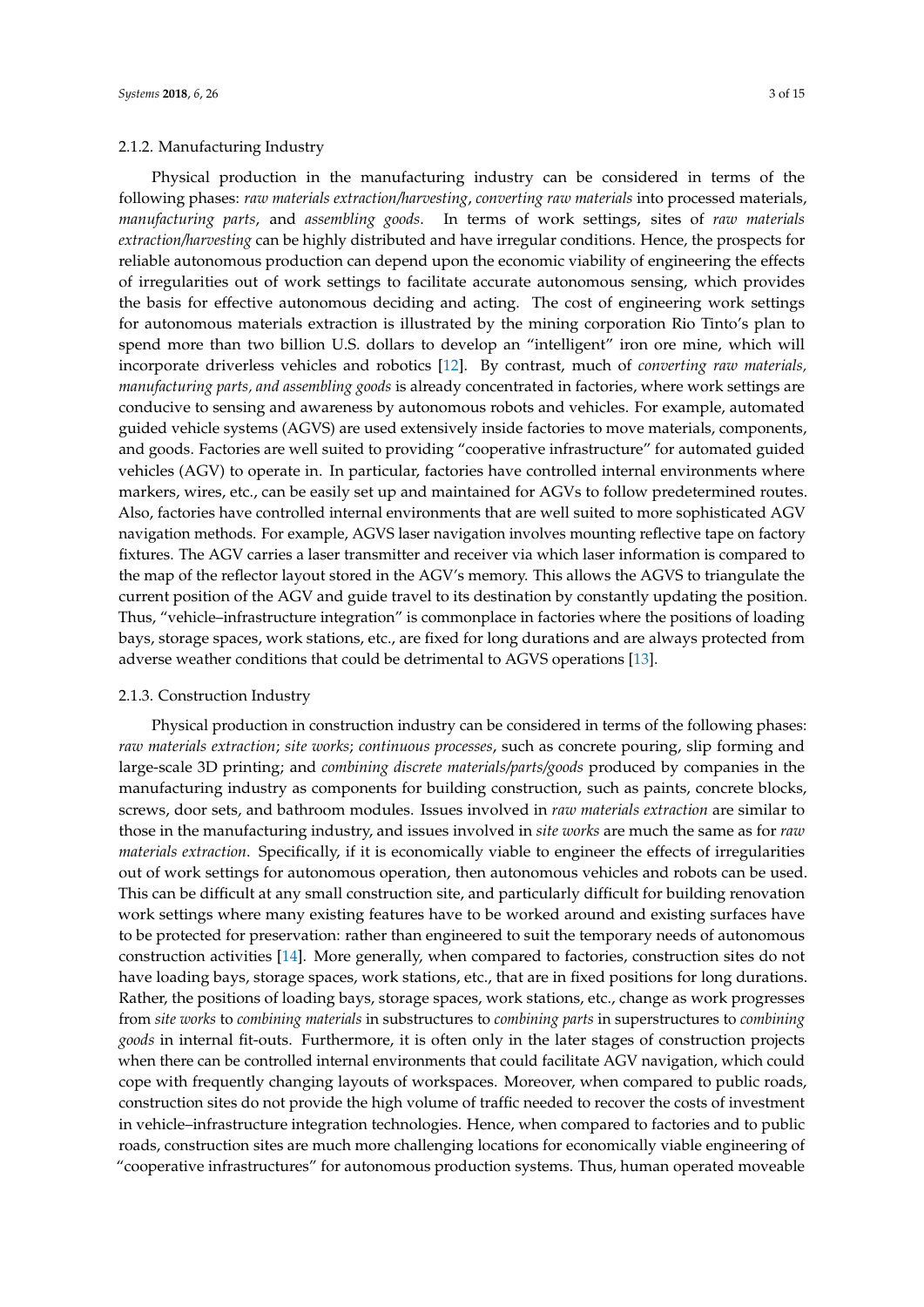cranes, rough terrain forklift trucks, pallet jacks, etc., continue to be widely used on construction sites as economically viable robust solutions for irregular work settings.

# *2.2. Work Composition*

# 2.2.1. Overview

Work composition includes the number and variability of materials/parts. If materials/parts are always the same, reliable autonomous production is technically feasible. If there are many materials/parts that are always the same, then investment in autonomous production is economically viable. Here, always the same means conformance to production process parameters. For example, materials extracted from mines may have many different geometries, but they are effectively all the same if they can be handled by the same designated equipment. More difficult to handle variability can be natural, such as in foodstuffs, and/or can take place through production such as the deforming of textiles during apparel production. The more variability there is, the more sophisticated the computer vision, image processing, and handling manipulators, etc. that are needed in autonomous sensing and acting [\[15\]](#page-12-11).

# 2.2.2. Manufacturing Industry

In terms of work composition, the number and variability of material types can be low *in raw materials extraction/harvesting, converting raw materials, and manufacturing parts*. The number of parts in the *assembly of goods* depends on the type of good and can range from less than 10 (e.g., in a simple toy) to more than 10 thousand (e.g., in an aeroplane). The variability of parts will typically be within agreed parameters, which are stable other than for parts in soft products such as apparel [\[15\]](#page-12-11). Hence, accurate autonomous sensing of work composition is technically feasible in most of the manufacturing industry.

#### 2.2.3. Construction Industry

Work composition involves formless materials (e.g., paint), formed materials (e.g., concrete blocks), loose parts (e.g., screws), sub-assemblies (e.g., door sets), assemblies (e.g., bathroom modules). There can be on-site deformation of components, such as twisting of door set frames due to damp air. In addition, there can be unpredictable variation at interfaces, such as between door openings in walls built with concrete blocks and wooden door sets. Consequently, much more computational effort is required for accurate autonomous *combining materials/parts/goods* in building construction than in manufacturing industry *assembly* of parts that have all been designed specifically to fit together for one particular product.

# *2.3. Work Certainty*

### 2.3.1. Overview

The timing, extent and repetition of work certainty affect the potential for reliable autonomous production. If all the work to be undertaken is always certain from the outset, then reliable autonomous production can be technically feasible and economically viable—for example, in so called "lights-out" factories where no lighting is needed because no human workers are involved [\[16\]](#page-12-12). By contrast, if work to be done is not certain until its completion and subsequently there is no repetition of that certainty, such as in building renovations, then autonomous production is less likely to be technically feasible and economically viable. In particular, continual work uncertainty increases the difficulty of achieving accuracy in autonomous learning and adapting.

# 2.3.2. Manufacturing Industry

In terms of work certainty, production operations in *raw materials extraction/harvesting* and *converting raw materials* typically involve high repetition of certainty that is defined before work begins.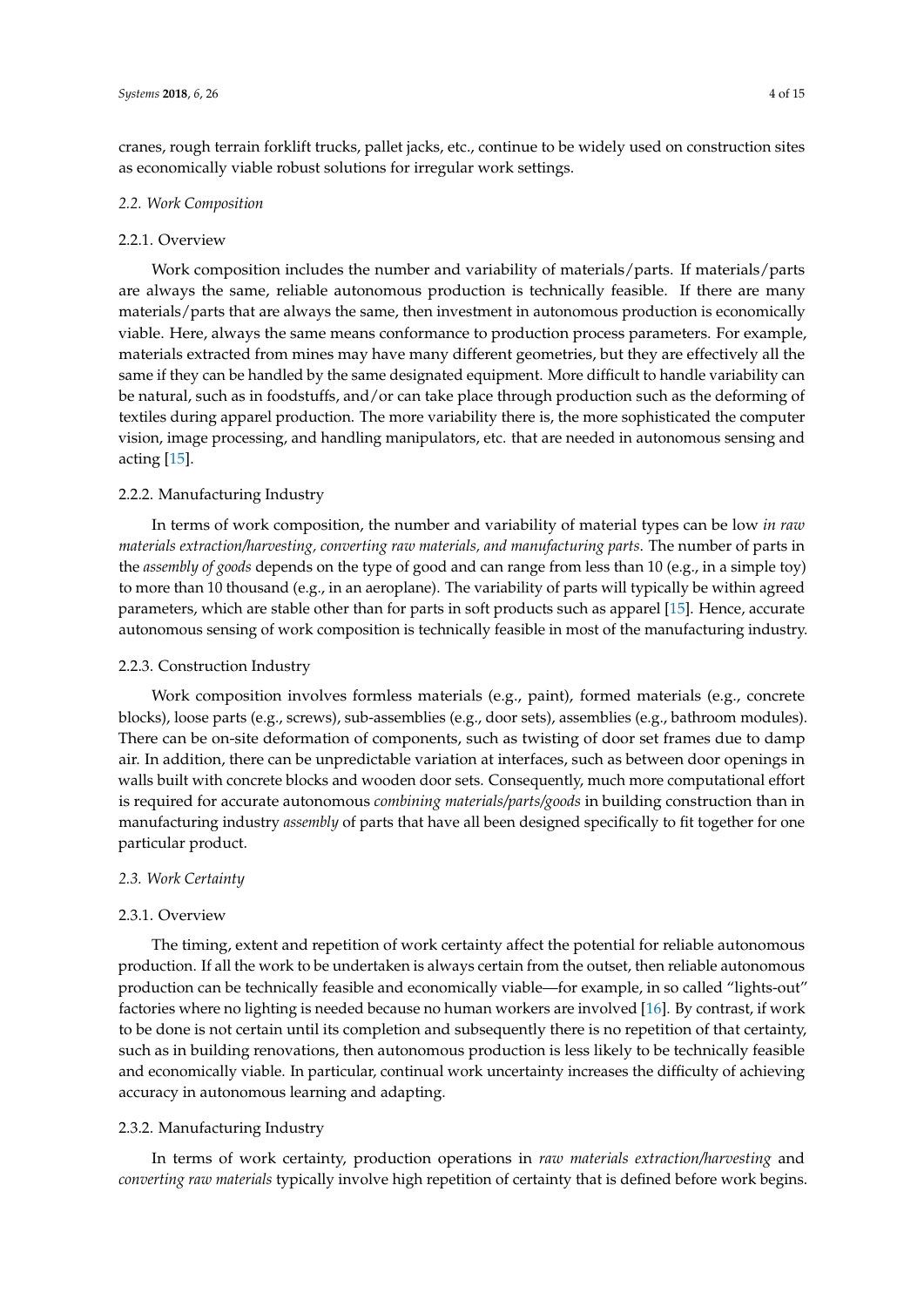Work certainty in *assembling goods* depends upon how much authority is given to individual customers. Make-to-stock (MTS) production is characterized by work certainty. By contrast, engineer-to-order production (ETO) is based on eliciting requirements from individual customers. Hence, there is little or no repetition of work certainty because individual customers have diverse requirements. The more uncertainty there is, the more challenging is autonomous transfer learning, which enables accurate autonomous adaptation. This is case even for assemble-to-order (ATO) production that offers individual customers more choice than MTS, but less authority than ETO [\[14\]](#page-12-10). For example, Mercedes has replaced robots with human workers in the assembly of its S-Class sedan car, because of the number of vehicle options and the frequency with which it changes the kinds of options being offered [\[17\]](#page-12-13).

# 2.3.3. Construction Industry

To meet customer-specific and location-specific requirements, many buildings are engineered to order. Even where more building standardization is possible, such as petrol stations and drive-through restaurants, *site works* will be location-specific and characterized by work uncertainty. In addition, building standardization does not necessarily bring work certainty to *continuous process*, such as concrete pouring at an inner city construction site. While driving the concrete pump through inner city traffic can eventually be within the scope of autonomous vehicles, repeatedly positioning and repositioning the hose of a concrete pump when pouring concrete is a far more dynamic operation. This is because of the uncertainty about where each hose position will be, uncertainty about the amount of force needed to hold the hose in each position, and uncertainty about deformation of the hose. Moreover, there is often little work certainty to facilitate autonomous combining *parts/goods*. For example, what is to be picked and placed at construction sites, and where it is to be picked from and placed to, can be uncertain from one day to the next as work progresses. Hence, the opportunities for autonomous learning and adaptation can be limited.

# *2.4. Strong and Weak Opportunities for Reliable High-Level Autonomous Production*

<span id="page-4-0"></span>A summary of the relative strength of opportunities for reliable high-level autonomous production is provided in Table [1.](#page-4-0)

| <b>Phases of Physical Production</b> |                          | Opportunity |                                                                                 |
|--------------------------------------|--------------------------|-------------|---------------------------------------------------------------------------------|
|                                      |                          | Strength    | <b>Work Characteristic Issues</b>                                               |
| Manufacturing<br>industry            | Raw materials extraction | Weak        | Work setting: Low economic viability of<br>engineering out irregularity effects |
|                                      | Converting raw materials | Strong      | Work setting, composition, and certainty<br>facilitate reliability              |
|                                      | Manufacturing parts      | Strong      | Work setting, composition, and certainty<br>facilitate reliability              |
|                                      | Assembling goods         | Variable    | Work certainty: ATO and ETO low<br>technical feasibility of transfer learning   |
| Construction<br>industry             | Raw materials extraction | Weak        | Work setting: Low economic viability of<br>engineering out irregularity effects |
|                                      | Site works               | Weak        | Work setting: Low economic viability of<br>engineering out irregularity effects |
|                                      | Continuous processes     | Medium      | Work setting, composition and certainty<br>require engineering effort           |
|                                      | Combining components     | Weak        | Work setting, composition and certainty do<br>not facilitate reliability        |

**Table 1.** Strong and weak opportunities for reliable high-level autonomous production.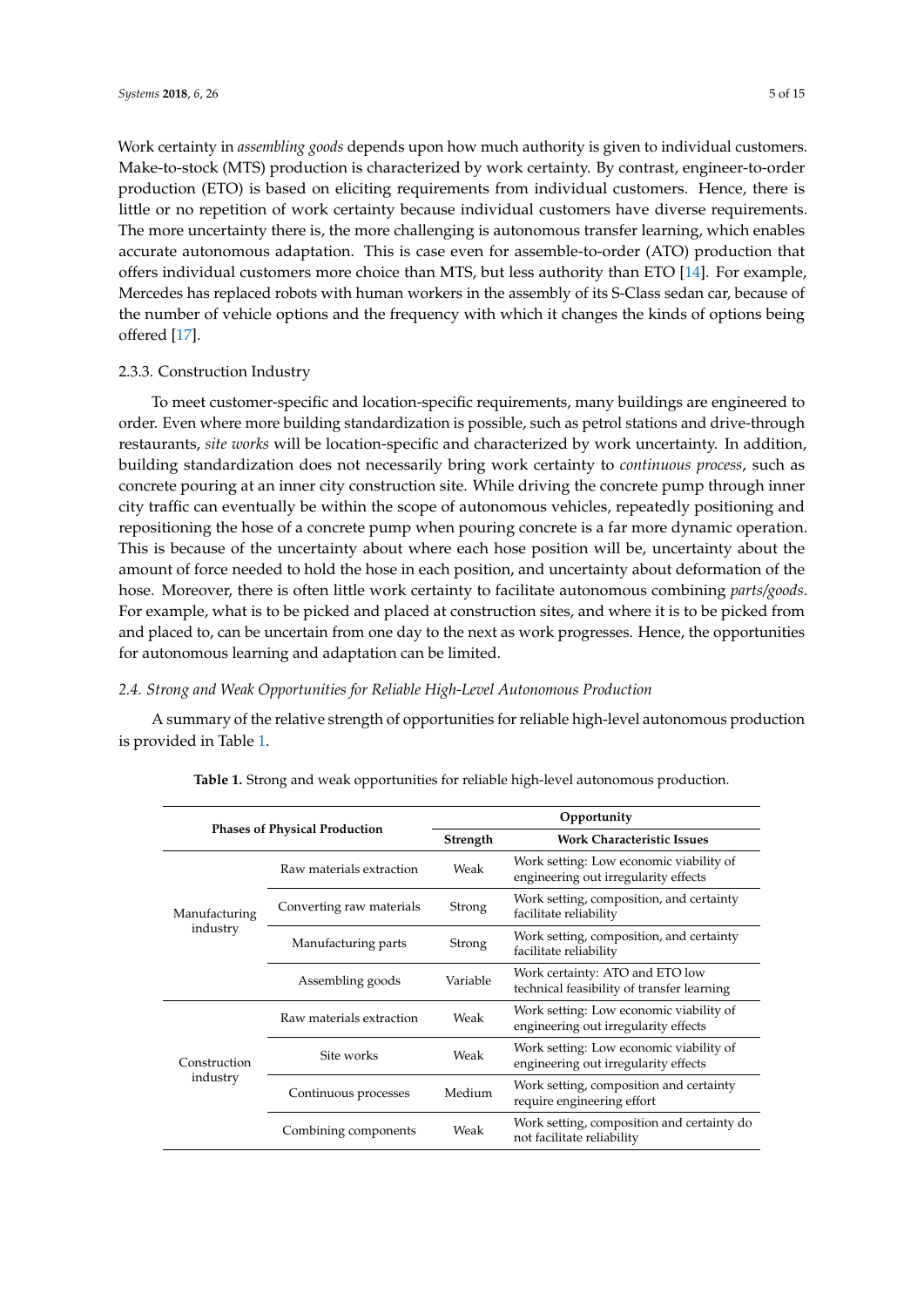In particular, the opportunities for reliable high-level autonomous production are strongest in the manufacturing industry during make-to-stock (MTS) production inside factories. They are weaker in the manufacturing industry when there is work uncertainty, such as in engineer-to-order, and/or work settings have irregular conditions. Work certainty can be increased through increased standardization, but this can be contrary to the demand for increased personalization [\[17\]](#page-12-13). Work settings can be engineered to better facilitate autonomous production, but this can be extremely costly [\[12\]](#page-12-8).

Opportunities for reliable high-level autonomous production in the construction industry are often weaker than in the manufacturing industry. This is because of the comparative difficulty of engineering irregularity effects out of work settings to facilitate autonomous production, the wider variation in work composition, and less frequent work certainty. Together, these factors combine to increase the difficulty of implementing autonomous cognition during production operations.

Furthermore, in the manufacturing industry, any additional costs incurred to better enable operation of autonomous production technologies can be recovered from many sales of the same good. By contrast, in the construction industry, costs incurred to facilitate implementation of autonomous production often need to be recovered from one project.

### **3. Critical Realist Framework for Improving Autonomous Production Reliability**

#### *3.1. Critical Realism*

Critical realism is a philosophy of science that can provide a unifying framework for application of industrial engineering methods and situation awareness modelling. This is because it is recognized within critical realism that reality is an open system in which the effectiveness of causal mechanisms (e.g., autonomous production technologies) is dependent upon them acting with appropriate causal contexts (e.g., work setting, work composition, work certainty). Moreover, critical realism is a philosophy of science that is open to practical application through reference to any individual methods that can be combined in order to address causal mechanisms and causal contexts. Thus, critical realism is not in competition with existing methods. Rather, it is a philosophy of science that can provide a unifying direction for the combination of diverse methods. Overall, the critical realist perspective is that the exact details of appropriate causal context (e.g., work characteristics) to enable effective operation of a causal mechanism (e.g., autonomous production technology) cannot be known at the outset. Rather, initial proposals as to what might be the appropriate causal context evolve as understanding increases through investigation. This is because causation in the real world is open to a huge range of codetermining factors [\[18,](#page-12-14)[19\]](#page-12-15).

#### *3.2. Industrial Engineering Methods*

Industrial engineering seeks to optimize complex production processes. Industrial engineering methods can be used to develop and control production processes that are designed to generate most value for lowest resource consumption. Methods to develop production processes include task analysis, design for manufacture and assembly (DFMA), failure modes and effects analysis (FMEA), and job design [\[20–](#page-12-16)[22\]](#page-12-17). Methods to control production processes include statistical process control (SPC), which is often implemented with the slogan, Six Sigma [\[23,](#page-12-18)[24\]](#page-12-19). Thus far, these methods have been applied mostly to make-to-stock (MTS) and assemble-to-order (ATO) production inside factories: rather than to engineer-to-order (ETO) production outside of factories.

One reason has been that industrial engineering methods depend upon the extensive sampling and processing of production data to inform iterations of assessment–improvement–reassessment during the development of production processes [\[25\]](#page-12-20). Beyond MTS and ATO inside factories, it has been much more difficult to sample and process production data. Now, however, data sampling and processing for the development of production processes is becoming more possible. This is because of the introduction of Big Data Analytics technologies into ETO production [\[26,](#page-12-21)[27\]](#page-12-22). For example, video recordings of construction processes can be analysed to reveal common features across different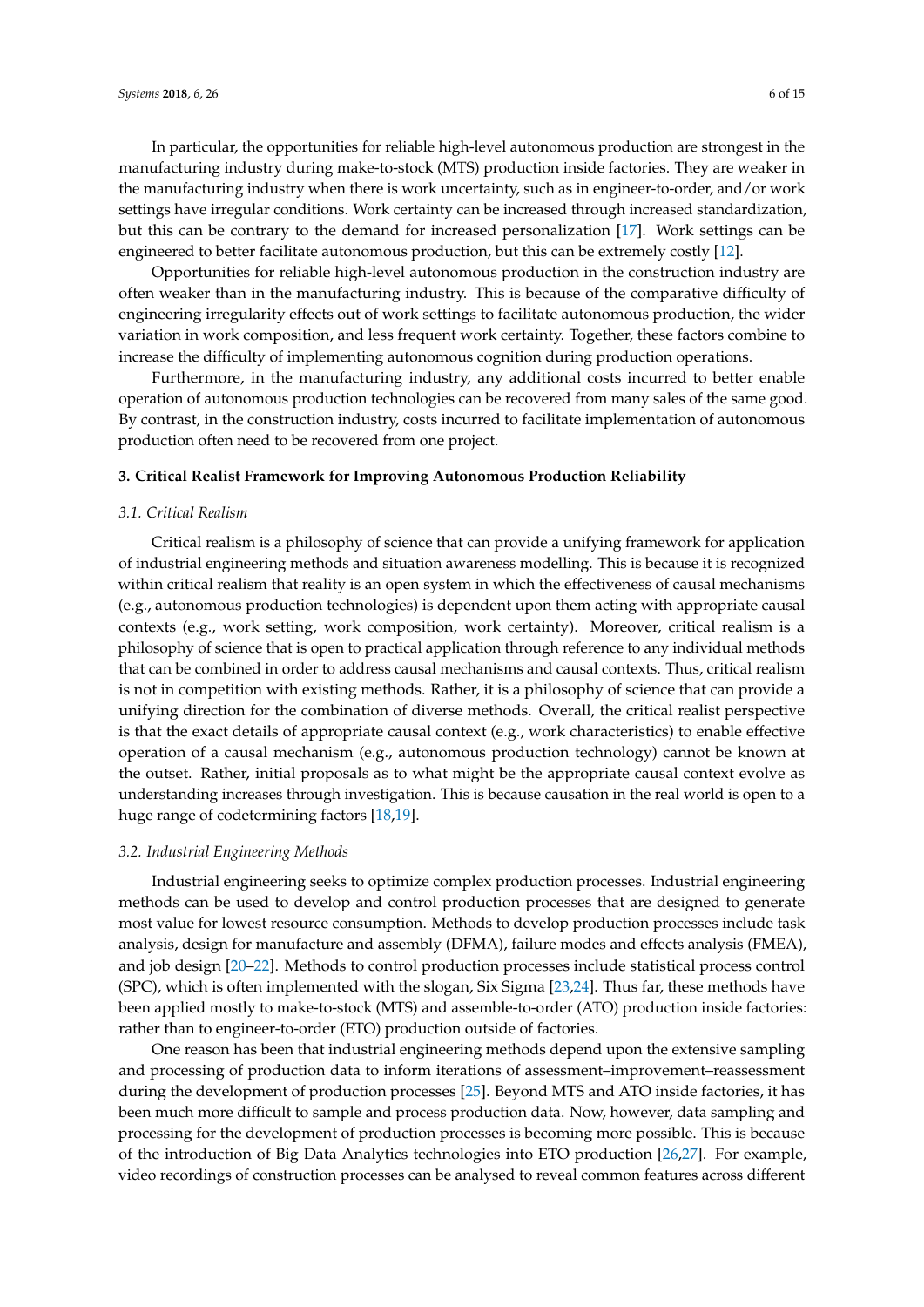operations [\[28\]](#page-12-23). Also, video recordings can be analysed to identify safety issues during construction work [\[29\]](#page-13-0). In addition, databases linked to digital building models can be analysed to assign work optimally within time constraints [\[30\]](#page-13-1); and to reveal causes of delays in construction work [\[31\]](#page-13-2). Furthermore, there is now increased potential for assessment–improvement–reassessment during production processes through rapid iterations with digital simulation models, which are being introduced into ETO production [\[32](#page-13-3)[,33\]](#page-13-4). For example, the alternative pathways for the movement of construction resources on congested construction sites can be simulated [\[34\]](#page-13-5). Also, productivity can be simulated as an emergent property of interactions between individual workers and groups of workers [\[35\]](#page-13-6). In addition, digital simulation models can be applied to assess and improve strategies for dealing with unexpected circumstances during construction operations [\[36\]](#page-13-7). Importantly, there are some advances in automated collection by on-site sensors of direct inputs into digital simulation models [\[37\]](#page-13-8). Such analyses and simulations are mostly at the stage of proof-of-concept demonstrations, but indicate that there is increasing potential for production data sampling and processing beyond MTS and ATO factory production.

Task analysis, DFMA, FMEA, and job design can be applied to basic motions. For example, the basic motions of laying bricks, such as picking, orientating and placing, can be analysed and designed for maximum efficiency. Indeed, organizations that are developing autonomous construction equipment, such as bricklaying robots, undertake thorough task analysis, job design, and DFMA in order to enable high speed picking, orientating, and placing of bricks by robots arms. For example, DFMA design rules and strategies can be applied to develop bricks with shapes that are easy to robots to handle [\[38\]](#page-13-9). The introduction of Big Data Analytics and simulation modelling into ETO can enable assessment–improvement–reassessment of basic motions such as picking, orientating and placing. However, the process of entire ETO operations, such as building entire walls, can have too little work certainty, too varying work compositions, and too irregular work settings to be generalized as a standardized job design, which can be assessed, improved, and reassessed in process. Nonetheless, the well-established industrial engineering method of statistical process control (SPC) can be applied to control specific outcomes of many ETO operations, such as building entire walls.

In particular, upper and lower specification limits can be set for main process variables using process capability indices. These indices provide statistical measures of the capability of a process to produce output within production specification limits. Process capability indices have a specified mean value together with upper specification limits (USL) and lower specification limits (LSL). The reason SPC is often implemented with the slogan Six Sigma is that sigma or σ is the symbol for standard deviation, which is term used for the spread around the mean value. The drift of production processes away from the mean value towards either of these limits should lead to production processes being slowed or being stopped and corrected. Typically, if a process operates within six standard deviations (i.e., six sigma) between USL and LSL, it is a reliable process that conforms efficiently to production performance requirements [\[23,](#page-12-18)[24\]](#page-12-19).

The ranges between specification limits (SL) in ETO work can be far higher than the miniscule ranges of hundredths of millimetres that are common in precision engineering applied in MTS. For example, in brick construction work, a range of 10 millimetres (mm) in straightness between USL and LSL is permissible for walls of any length up to five meters (m). In other words, a building inspector will approve brickwork if it bends in its length up to 10 mm in 5 m, but will not approve the brickwork if it bend 11 mm or more in 5 m of length. If the wall is over 5 m long the maximum range should be no more than 15 mm. Thus, specification ranges that would be impossibly large in MTS production are common in ETO [\[39\]](#page-13-10).

#### *3.3. Situation Awareness Modelling*

Situation awareness involves perception, comprehension and projection [\[40,](#page-13-11)[41\]](#page-13-12). Typically, the higher the level of autonomous production, the higher the level of autonomous situation awareness that is needed by autonomous technologies [\[42\]](#page-13-13). Enabling production technologies with autonomous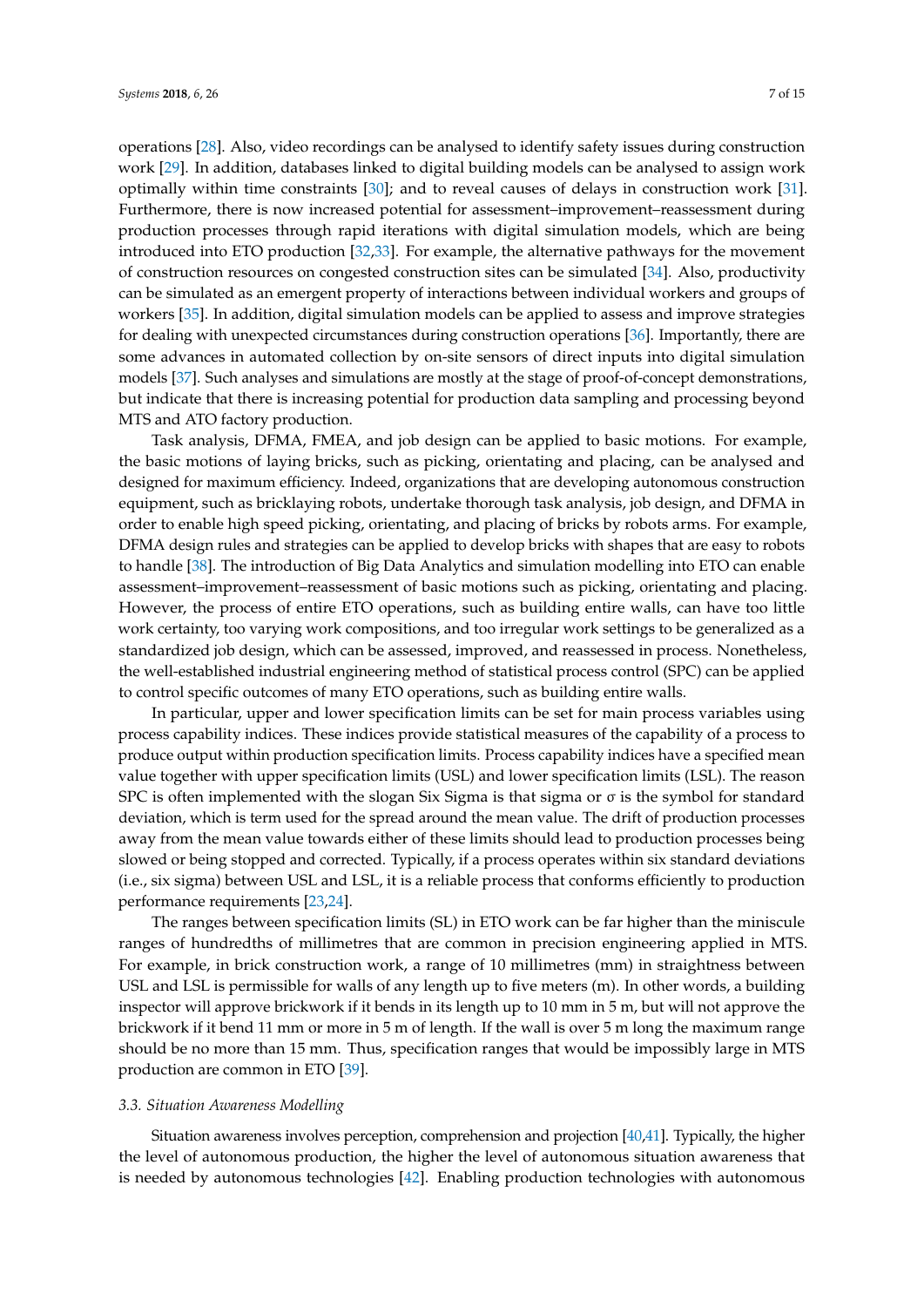situation awareness is a formidable challenge for computer science [\[43](#page-13-14)[,44\]](#page-13-15). However, computational complexity can be reduced if modelling of situation awareness includes definition of consistent parameters and design of clear parameter markers. In order to better enable accurate situation awareness when there are challenging work settings, visual controls and other types of clear markers can be related to SPC specification limits (SL). Where there are insufficient financial resources to engineer irregularity effects out of work settings fully, this can be a low cost means of making at least some progress towards work settings being compatible with reliable high-level autonomous production. Also, recognition of parts within work composition can involve defining appropriate USL and LSL for different types of components. If SL markers are very clear and very durable, they can increase potential for consistent conformance to production requirements by making USL and LSL explicit in production beyond MTO and ATO inside factories. A model of situation awareness that incorporates the addition of SL data inputs is shown in Figure 1. that incorporates the addition of SL data inputs is shown in F[igu](#page-7-0)re 1.

<span id="page-7-0"></span>

**Figure 1.** Specification limit situation awareness. **Figure 1.** Specification limit situation awareness.

This model is based on the widely applied three-level situation awareness construct that integrates This model perception, comprehension and projection [\[40](#page-13-11)[,45\]](#page-13-16). Perception involves the processing of data inputs  $\frac{1}{2}$ for multiple situational variables. It can be expected that robots, such as bricklaying robots, will be preprogrammed to process data inputs for basic motions such as picking, orientating, and placing<br> bricks. For example, the robot will be equipped with sensors that provide data inputs about what basic<br>... motion in currently in progress. Also, robots will be preprogrammed for situation comprehension through synthesis and evaluation of basic inputs. In addition, robots will be preprogrammed to project multiple situational variables into action selections, such as picking the next brick to be orientated and placed. SL situation awareness can be added to basic perception, comprehension and projection through relatively simple means. For example, a laser transmitter/receiver can be attached to a robot for the purpose of determining the distance between the vertical surface of a brick and the vertical surface of a brick wall as it is constructed and SLs. The USL and LSL can be marked, for example, with reflective tape mounted onto moveable stands, which are positioned the appropriate distance from the location of distance from the location of wall surfaces. As with laser transmitter/receivers on AGVs, distances wall surfaces. As with laser transmitter/receivers on AGVs, distances can be calculated automatically. Then, the robot can be automatically stopped if the distance between USL or LSL and the wall surface  $\overline{\phantom{a}}$ is close to the SL maximum. Thus, the robot is not integrated into the working environment as with  $\sim$ Vehicle—Infrastructure Integration for public main roads. Rather, some targeted simple temporary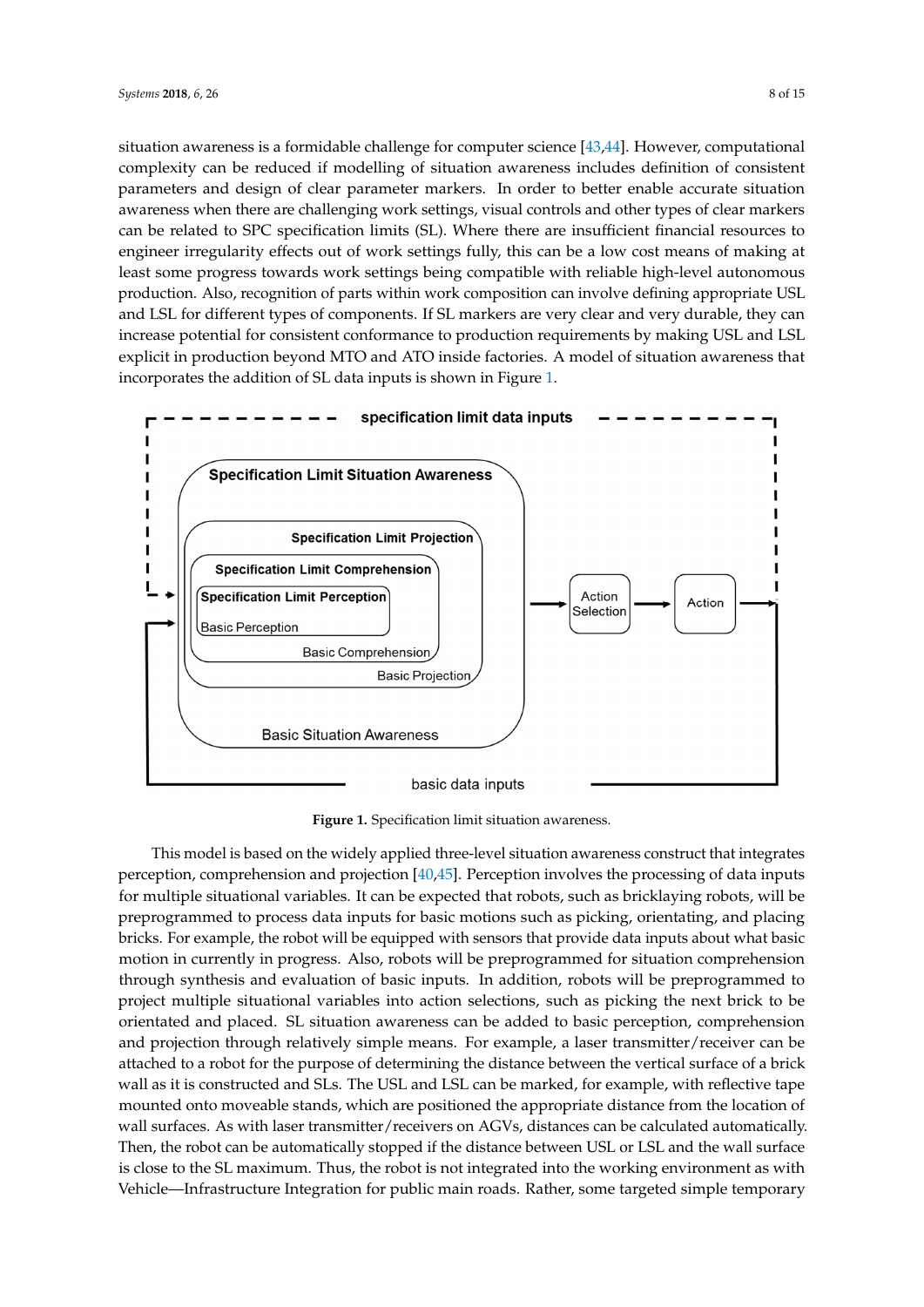works can be carried out in the work environment to make it a more "cooperative infrastructure" for important tasks as they arise amidst the changing work layouts of ETO production. However, it is essential that such situation awareness modelling should encompass the extremes of work characteristics, such as high winds and heavy rain at locations of changeable ground conditions. This is necessary to ensure that situation awareness can be accurate enough in practice to enable appropriate autonomous action selection [\[46\]](#page-13-17).

# *3.4. Combination of Methods and Modelling within a Critical Realist Framework 3.4. Combination of Methods and Modelling within a Critical Realist Framework*

A critical realist diagram is shown in Figure [2.](#page-8-0) This illustrates that the achievement of a desired A critical realist diagram is shown in Figure 2. This illustrates that the achievement of a desired outcome from a planned action depends on both the causal mechanism and the causal context. As indicated in Figure [2,](#page-8-0) many of the small- to medium-sized enterprises working in the manufacturing and construction industries can apply industrial engineering methods and non-computational and construction industries can apply industrial engineering methods and non-computational situation awareness modelling to improve the compatibility of work characteristics with autonomous situation awareness modelling to improve the compatibility of work characteristics with autonomous production technologies. production technologies.

<span id="page-8-0"></span>

**Figure 2.** Combining industrial engineering methods and situation awareness modelling in critical **Figure 2.** Combining industrial engineering methods and situation awareness modelling in critical realist design of reliable autonomous production systems. realist design of reliable autonomous production systems.

As summarized in Figure 2, industrial engineering methods can be applied to minimize As summarized in Figure [2,](#page-8-0) industrial engineering methods can be applied to minimize irregularity effects at work settings in so far as is possible within financial constraints; to reduce non-value adding variations in work composition, and to increase work certainty wherever it is possible without reducing sales by limiting customer choice. Situation awareness modelling can include identifying where position markers for USL and LSL should be located at work settings; identifying which parts in the composition of work should be marked as being prone to variation; and designing durable markers in order to maintain work certainty in all conditions.

# **4. Conclusions 4. Conclusions**

# *4.1. Implications for Theory Building 4.1. Implications for Theory Building*

Within critical realism, causal mechanisms in real-world activities may be generalizable, but will only enable intended outcomes if those causal mechanisms operate within appropriate causal contexts. Thus, critical realism is different to other philosophies of science. For example, positivism seeks to define causation in terms of generalizable laws that will operate irrespective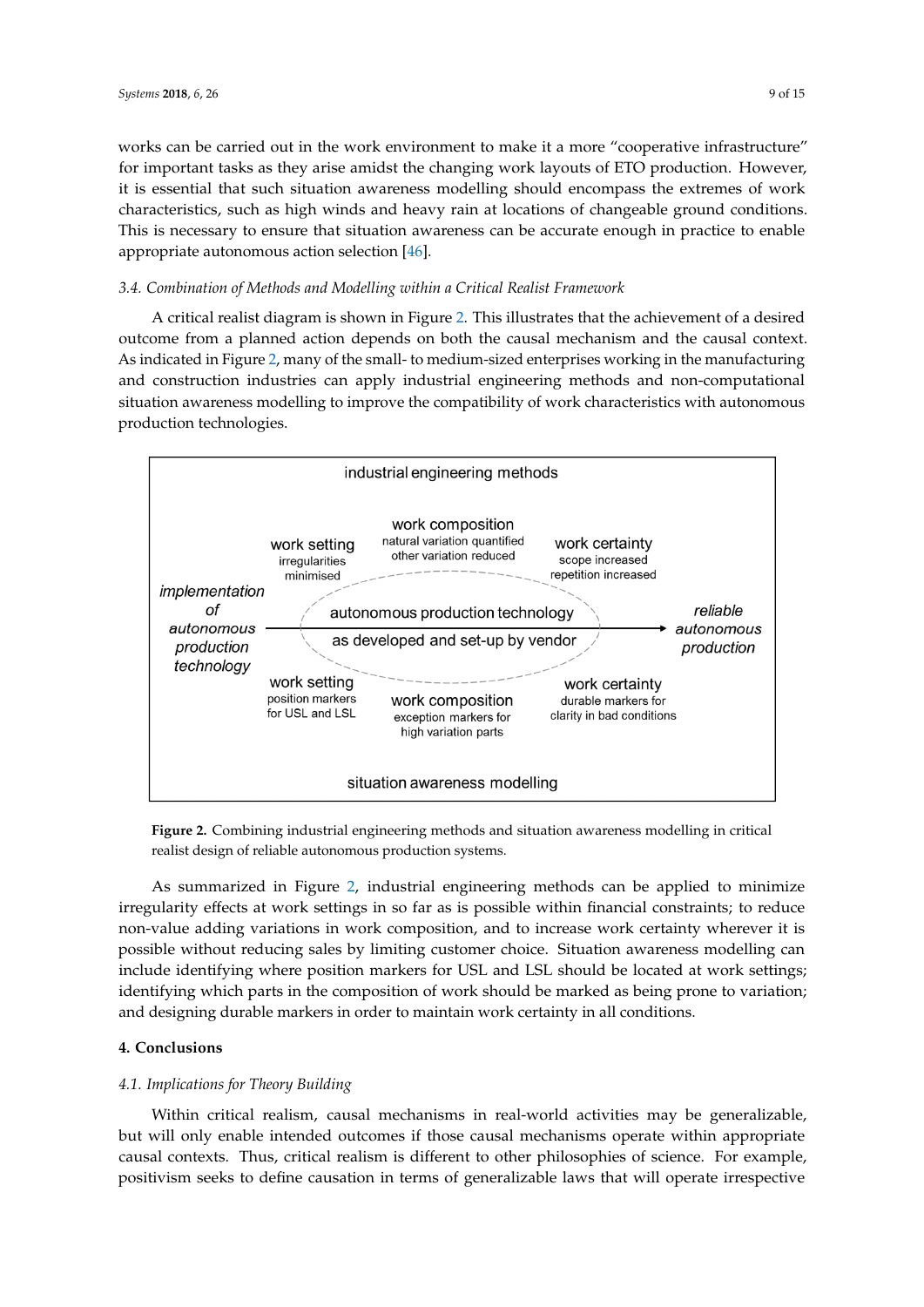of context, while interpretivism eschews generalizable causation in favour of the notion that reality is always a subjective construction. Also, critical realism differs from design science that often overlooks underlying causation in technology-orientated cycles of build-and-evaluate [\[47,](#page-13-18)[48\]](#page-13-19). This communication paper provides a starting point for critical realist theory building for autonomous production systems. In particular, research that seeks to determine how and where causation can be generalized across the diversity of many real-world implementations in the manufacturing and construction industries.

For example, extant research into autonomous systems involves theoretical formulations such as the Paperclip Maximizer and the Trolley Problem. The widely debated Paperclip Maximizer though experiment involves an autonomous production system being programmed to turn all matter, including human beings, into paperclips or machines that manufacture paperclips. This speculative formulation is intended to illustrate that autonomous systems pose existential threats to humanity even when robots are programmed to pursue seemingly harmless goals [\[49,](#page-13-20)[50\]](#page-13-21). However, thought about this thought experiment has hitherto failed to recognize the work characteristic challenges involved in *raw materials extraction/harvesting*. Moreover, it has failed to recognise that challenges could be greatly exacerbated by human beings deliberately increasing work setting irregularities, increasing work composition variations, and reducing work certainty. This is possible through applying industrial engineering methods and situation awareness modelling to prevent, rather than facilitate, the reliable operation of autonomous production systems intent on paperclip maximizing at the cost of humanity. Another well-known speculative formulation is the Trolley Problem thought experiment, which is widely applied in debate about driverless cars [\[51,](#page-13-22)[52\]](#page-13-23). This involves a runaway trolley being about to hit and kill five people who are tied up and unable to move. The trolley can be diverted but only to an alternative track where there is one other person tied up and unable to move. There are only two options within the conventional thought of the Trolley Problem thought experiment: do nothing and the trolley kills the five people on the main track or divert the trolley onto the side track where it will kill one person. However, from the critical realist perspective, there is certainly another option: apply industrial engineering methods and situation awareness modelling to work characteristics so that it is not possible to tie people up onto the paths of moving trolleys and/or for the presence of stationary loads on the track to reduce the trolley to a harmless speed.

These examples illustrate the need for critical realism to be applied to bring speculative theorizing about autonomous production systems into the scope of critical realist framing of challenging work characteristics and the different opportunities for these to be addressed through industrial engineering methods and situation awareness modelling.

# *4.2. Implications for Applied Research*

In addition to providing a philosophy of science for theory building, critical realism can also provide a framework for applied research. Importantly, critical realism is a philosophy of science that is open to practical application through reference to any individual scientific theories and use of any individual research methods. Most relevant to application of critical realism to improving the reliability of autonomous production systems is action research. In addition to the traditional research objectives of improving explanation and prediction of complex phenomena, action research aims to influence or to change some aspect of whatever is the focus of the research [\[53](#page-13-24)[,54\]](#page-14-0). For this topic, the purpose of future action research would be to change the reliability of autonomous systems from dependence upon massive capital investment in engineering entire infrastructures. In particular, we can enable reliable autonomous production systems through targeted applications of industrial engineering and situation awareness modelling. Action research evolves in stages that are not fully defined at the outset. Rather, the findings of each stage lead to the development of the next stage [\[55](#page-14-1)[,56\]](#page-14-2). This is entirely compatible with the critical realist perspective that causal mechanism and causal context cannot be known at the outset. Rather, initial proposals as to what might be causal mechanism and causal context evolve as understanding increases through research [\[18,](#page-12-14)[19\]](#page-12-15). Furthermore, both critical realism and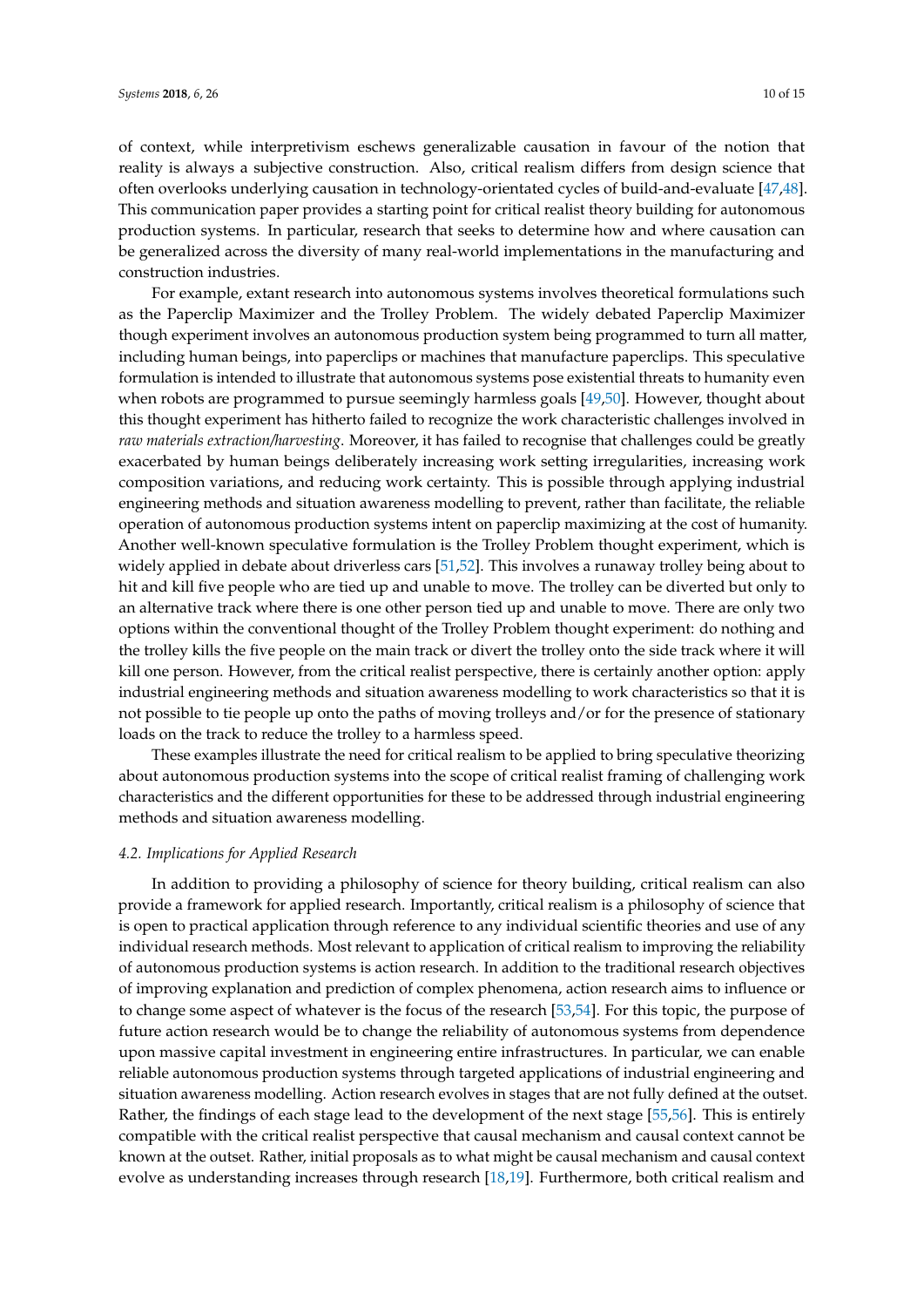action research involve abductive reasoning. This involves inferring causal mechanism and context for a particular situation through iterative cycles of reference to theories and observations. By contrast, inductive reasoning involves moving from observation to theory; and deductive reasoning involves moving from theory to observation [\[57\]](#page-14-3).

A first stage of critical realist action research could be to define the state of the art for autonomous production technologies through multi-vocal literature review and vendor demonstrations. Multi-vocal literature reviews extend beyond scientific literature to online reports. Multi-vocal literature review is appropriate when the topic of a study is developing quickly and/or there few scientific papers on the topic [\[58\]](#page-14-4). A second stage could be to trial operation of the autonomous production in mock-ups of work characteristics in order to inform task analysis and failure modes and effects analysis (FMEA). A third stage could also be trails carried out in mock-ups. This could involve preliminary application of design for manufacture and assembly (DFMA) and job design, together with application of situation awareness modelling. Initial trails in mock-ups can be framed as pre-tests and follow-up trials could be framed as post-tests in quasi-experimental testing of the efficacy of industrial engineering methods and situation awareness modelling. However, the purpose of action research is to bring about change. Accordingly, post-test findings should be used straightaway in the next stages of critical realist action research to improve the match of work characteristics to the autonomous production technology. After mock-up stages, action research can progress to the actual work stages. Particularly in ETO work, this should involve seeking to implement new opportunities to apply Big Data Analytics and simulation modelling in iterations of assessment–improvement–reassessment. In this way, critical realist action research can be embedded into practice as a continual endeavour to bring about improvements to the reliability of autonomous production as soon as possible.

# *4.3. Implications for Practice*

The development of autonomous production technologies supplied by vendors will involve task analysis, DFMA, etc., to enable robots to carry out basic motions efficiently. Also, autonomous production technologies supplied by vendors will have situation awareness at least for the status of basic motions such as picking, orientating and placing. Outside of fully autonomous production systems in MTS factories, there are an increasing number of production technologies with some autonomous functionalities. For example, several companies now produce robotic glazing machines, which are used for installing glass panels and glass windows at construction sites. These robots grip the glass with multiple suction pads. They can have handling capacities that exceed 1000 kilograms (kg) and robotic arms that can extend more than 2 m with potential for 360 degrees rotation. However, much of their operation is still controlled remotely by human operators [\[38\]](#page-13-9).

As summarized in Figure [2,](#page-8-0) human remote control and on-site safety risks can be reduced by targeted application of selected industrial engineering methods and situation awareness modelling within the cost constraints of individual ETO projects and company resources. Here, it is significant that production in the manufacturing and construction industries involves many small- to medium-sized companies, which do not have sufficient in-house expertise to undertake the computer science involved in developing their own autonomous production technologies or to modify substantially those offered by vendors. By contrast, the application of industrial engineering methods can be quite straightforward when summarized in simple rules such as "Ensure adequate access and unrestricted vision"; "minimize the need for reorientation during assembly"; and "mark parts with correct orientation" [\[22\]](#page-12-17). Similarly, the development of visual controls in situation awareness modelling can follow simple principles for avoiding conceptual, presentational and linguistic ambiguity [\[53\]](#page-13-24). Progress towards implementation of statistical process control can be made by drawing upon the expert knowledge of relevant practitioners such as working foreman and production supervisors. In particular, through asking and answering simple questions such as "if this work were to be constructed with this autonomous production system five times, how many times would it be constructed right first time within the agreed time and for the agreed cost in accordance with relevant safety regulations?" If the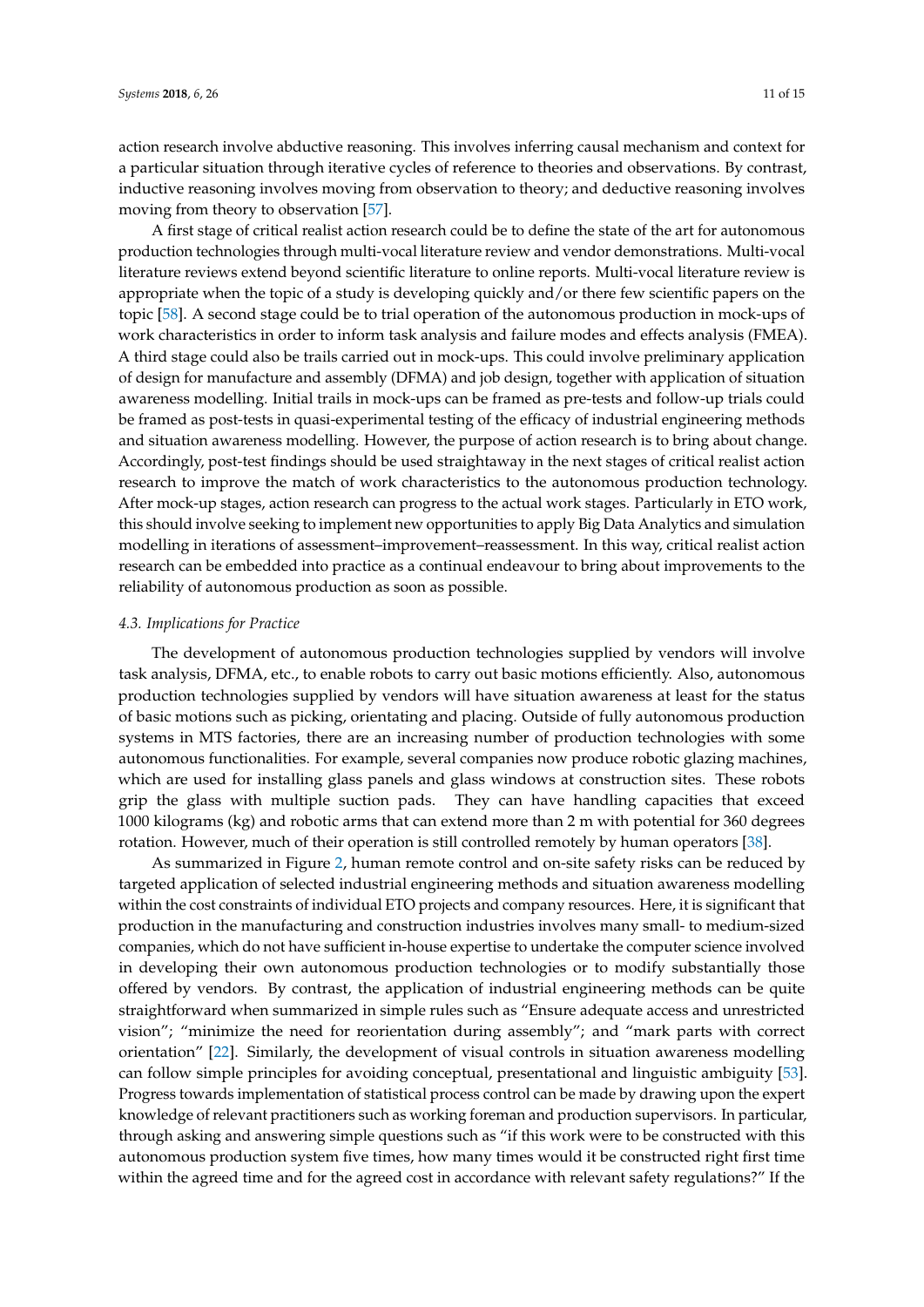response for relevant expert practitioners is less than five times out of five, then more effort should be made to improve work characteristics [\[23,](#page-12-18)[24\]](#page-12-19).

Subsequently, the introduction of big data analytics and simulation modelling into ETO bring possibilities for digital capture and analysis of the performance of production systems that are made more autonomous through combination of autonomous production technologies with work characteristic improved by application of industrial engineering methods and situation awareness modelling [\[26–](#page-12-21)[37\]](#page-13-8). A relevant technical measurement that can be used in computer-aided analysis of the fit of autonomous production systems to challenging work characteristics is entropy and the associated Information Gain needed to increase the reliability of autonomous production systems. The more different ways there are of undertaking the same work, the more entropy is involved and the more additional information is needed for either a human being or an autonomous machine to know how to do the work correctly. If the application of industrial engineering methods and situation awareness modelling is successful, there will be only one way to carry out a work process—the way that achieves most value with the least waste. In such cases, the entropy is 0.00. By contrast, if there are five different ways to carry out a work process, each of which involves different set-up arrangements etc., then entropy is 2.32 and so the required Information gain is 2.32. If there are five ways to carry out a work process but one of those ways is followed four times in five, then the entropy is 1.12. Thus, entropy and Information Gain can provide a practical bridge between practitioner expertise and computer-aided analyses of the fit of autonomous production systems to work with challenging characteristics [\[59–](#page-14-5)[61\]](#page-14-6).

#### *4.4. Principal Contributions*

Three contributions to knowledge are provided in this communication paper. First, challenges arising from work characteristics to reliable implementation of high-level autonomous production technologies are explained in terms of work setting, work composition, and work certainty. This contribution goes beyond previous implementation-specific descriptions, such as those for driverless cars on public roads. Furthermore, it goes beyond implementation-specific descriptions that emphasize one particular technology, such as driverless cars: rather than the fundamental importance of engineering work characteristics to enable realization of reliable autonomous operation. For example, there needs to be Vehicle–Infrastructure Integration involving smart roads, smart signage, etc., in order for driverless cars to operate reliably  $[8-11]$  $[8-11]$ . Yet, the fundamental importance of engineering work characteristics to enable autonomous operation is not communicated in the hype about driverless cars or more generally in the hype about autonomous systems [\[62](#page-14-7)[,63\]](#page-14-8). The second contribution provided is a definition of strong and weak opportunities for high-level autonomous production in two industries: manufacturing and construction. The third contribution is an explanation of how industrial engineering methods and situation awareness modelling can be combined in a critical realist framework to improve otherwise weak opportunities for reliable high-level autonomous production systems. In particular, it is explained how weak opportunities can be improved within the practical constraints of ETO where there are challenges in work characteristics that cannot be addressed through massive capital investment in enabling engineering for autonomous production. Massive capital investment in enabling engineering is often not economically viable because all costs need to be recovered within each individual ETO project. This is very different to the economic viability of massive financial investment in Vehicle–Infrastructure Integration on main public roads, which can have millions of users every year for many decades.

**Funding:** This research was funded by VTT X-BA FASAN.

**Conflicts of Interest:** The author declares no conflict of interest.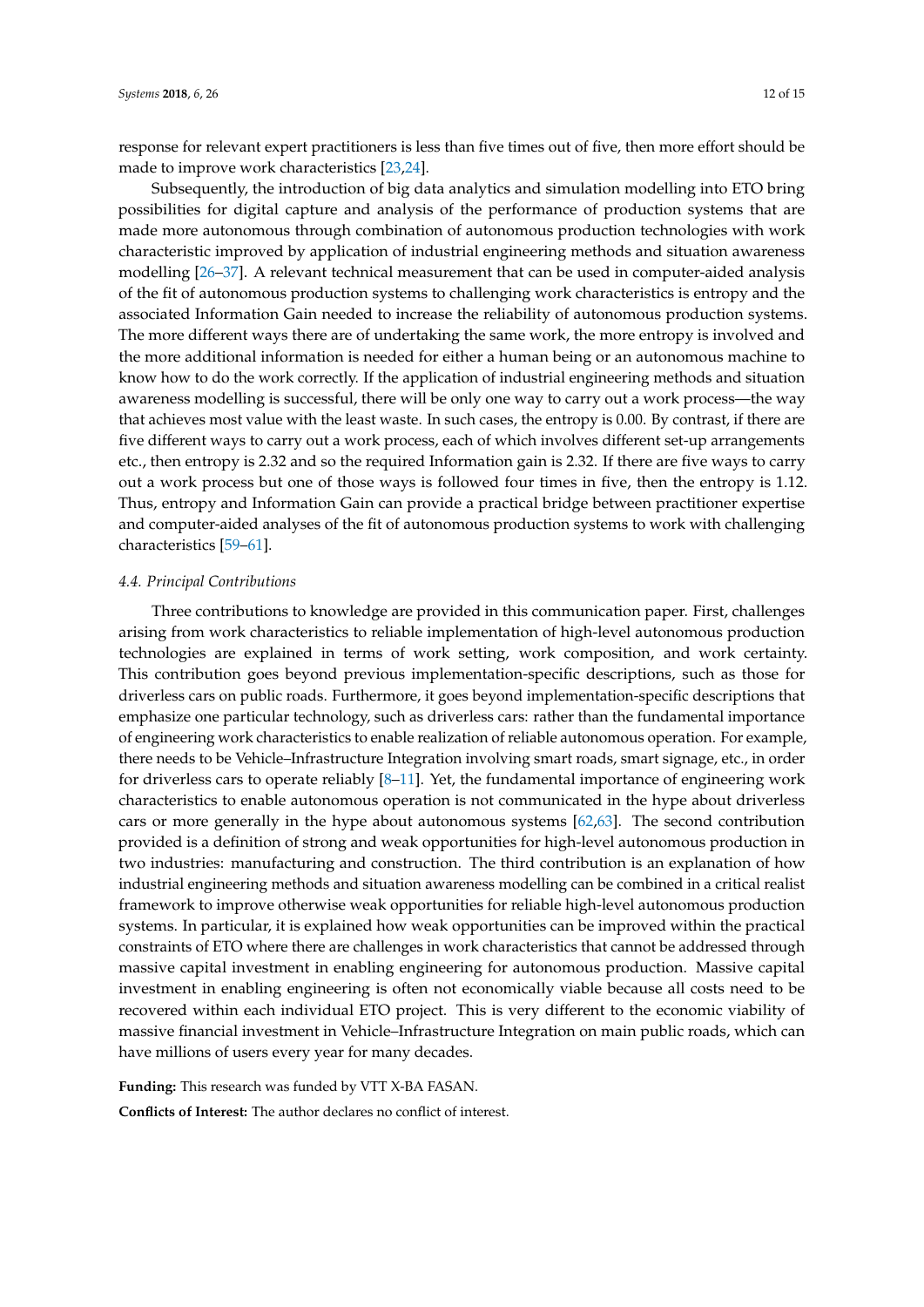# **References**

- <span id="page-12-0"></span>1. NFA. *Autonomous Systems: Opportunities and Challenges for the Oil & Gas Industry*; Norwegian Society of Automatic Control (NFA): Kristiansand, Norway, 2012.
- <span id="page-12-1"></span>2. Goodhue, D.L.; Thompson, R.L. Task-technology fit and individual performance. *MIS Q.* **1995**, *19*, 213–236. [\[CrossRef\]](http://dx.doi.org/10.2307/249689)
- 3. Oakland, J.S. *Total Quality Management and Operational Excellence*, 4th ed.; Routledge: New York, NY, USA, 2014.
- <span id="page-12-2"></span>4. Oyebisi, T.O. On reliability and maintenance management of electronic equipment in the tropics. *Technovation* **2000**, *20*, 517–522. [\[CrossRef\]](http://dx.doi.org/10.1016/S0166-4972(99)00166-2)
- <span id="page-12-3"></span>5. Bayat, B.; Bermejo-Alonso, J.; Carbonera, J.; Facchinetti, T.; Fiorini, S.; Goncalves, P.; Jorge, V.A.; Habib, M.; Khamis, A.; Melo, K.; et al. Requirements for building an ontology for autonomous robots. *Ind. Robot* **2016**, *43*, 469–480. [\[CrossRef\]](http://dx.doi.org/10.1108/IR-02-2016-0059)
- <span id="page-12-4"></span>6. Grayson, W. Komatsu brings artificial intelligence to heavy equipment with NVIDIA-powered cameras. *Equipment World*, 13 December 2017.
- <span id="page-12-5"></span>7. Shah, Z.A.; Singh, R.; Dar, M.A.; Matoo, J.M.; Mir, R. An analysis of socio-personal characteristics of apple growers and their attitude towards apple cultivation in District Shopian of J&K. *Adv. Res.* **2017**, *12*, 1–11.
- <span id="page-12-6"></span>8. Edwards, C. Every road tells a story: Communication smart roads. *Eng. Technol.* **2017**, *12*, 64–67. [\[CrossRef\]](http://dx.doi.org/10.1049/et.2017.0208)
- 9. Mi, C.C.; Buja, G.; Choi, S.Y.; Rim, C.T. Modern advances in wireless power transfer systems for roadway powered electric vehicles. *IEEE Trans. Ind. Electron.* **2016**, *63*, 6533–6545. [\[CrossRef\]](http://dx.doi.org/10.1109/TIE.2016.2574993)
- 10. Johnson, C. *Readiness of the Road Network for Connected and Autonomous Vehicles*; RAC Foundation: London, UK, 2017.
- <span id="page-12-7"></span>11. Wang, M.; Daamen, W.; Hoogendoorn, S.P.; Van Arem, B. Connected variable speed limits control and car-following control with vehicle-infrastructure communication to resolve stop-and-go waves. *J. Intell. Transp. Syst.* **2016**, *20*, 559–572. [\[CrossRef\]](http://dx.doi.org/10.1080/15472450.2016.1157022)
- <span id="page-12-8"></span>12. Regan, J. Rio Tinto aims for "intelligent" Australian iron ore mine. *Reuters*, 4 December 2017.
- <span id="page-12-9"></span>13. Schulze, L.; Zhao, L. Worldwide development and application of automated guided vehicle systems. *Int. J. Serv. Oper. Inf.* **2007**, *2*, 164–176. [\[CrossRef\]](http://dx.doi.org/10.1504/IJSOI.2007.014518)
- <span id="page-12-10"></span>14. Fox, S. Potential of virtual-social-physical convergence for project manufacturing. *J. Manuf. Technol. Manag.* **2014**, *25*, 1209–1223. [\[CrossRef\]](http://dx.doi.org/10.1108/JMTM-01-2013-0008)
- <span id="page-12-11"></span>15. Guizzo, E. Your next t-shirt will be made by a robot. *IEEE Spec.* **2018**, *55*, 50–57. [\[CrossRef\]](http://dx.doi.org/10.1109/MSPEC.2018.8241738)
- <span id="page-12-12"></span>16. Schweder, J. Turning out lights on the factory floor. *Automation World*, 22 February 2017.
- <span id="page-12-13"></span>17. Behrmann, E.; Rauwald, C. Mercedes boots robots from the production line. *Bloomberg Businessweek*, 25 February 2016.
- <span id="page-12-14"></span>18. Bhaskar, R.A. *Realistic Theory of Science*; Harvester Press: Brighton, UK, 1978.
- <span id="page-12-15"></span>19. Mingers, J. *Systems Thinking, Critical Realism and Philosophy: A Confluence of Ideas*; Routledge: Abingdon, UK, 2014.
- <span id="page-12-16"></span>20. Doray, B. *From Taylorism to Fordism*; Free Association Books: London, UK, 1988.
- 21. Parker, S.; Wall, T.D. *Job and Work Design: Organizing Work to Promote Well-Being and Effectiveness*; Sage: Thousand Oaks, CA, USA, 1998.
- <span id="page-12-17"></span>22. Boothroyd, G.; Dewhurst, P.; Knight, W.A. *Product Design for Manufacture and Assembly*; CRC Press: Boca Raton, FL, USA, 2011.
- <span id="page-12-18"></span>23. Oakland, J.S. *Statistical Process Control*, 5th ed.; Routledge: New York, NY, USA, 2007.
- <span id="page-12-19"></span>24. Pande, P.S.; Neuman, R.P.; Cavanagh, R.R. *The Six Sigma Way: How GE, Motorola, and Other Top Companies Are Honing Their Performance*; McGraw-Hill: New York, NY, USA, 2000.
- <span id="page-12-20"></span>25. Sommerville, I.; Ransom, J. An empirical study of industrial requirements engineering process assessment and improvement. *ACM Trans. Softw. Eng. Methodol. (TOSEM)* **2005**, *14*, 85–117. [\[CrossRef\]](http://dx.doi.org/10.1145/1044834.1044837)
- <span id="page-12-21"></span>26. Bao, J.; Zheng, X.; Zhang, J.; Ji, X.; Zhang, J. Data-driven process planning for shipbuilding. *AI EDAM* **2018**, *32*, 122–130. [\[CrossRef\]](http://dx.doi.org/10.1017/S089006041600055X)
- <span id="page-12-22"></span>27. Bilal, M.; Oyedele, L.O.; Qadir, J.; Munir, K.; Ajayi, S.O.; Akinade, O.O.; Owolabi, H.A.; Alaka, H.A.; Pasha, M. Big Data in the construction industry: A review of present status, opportunities, and future trends. *Adv. Eng. Inf.* **2016**, *30*, 500–521. [\[CrossRef\]](http://dx.doi.org/10.1016/j.aei.2016.07.001)
- <span id="page-12-23"></span>28. Gong, J.; Caldas, C.H.; Gordon, C. Learning and classifying actions of construction workers and equipment using bag-of-video-feature-words and Bayesian network models. *Adv. Eng. Inf.* **2011**, *25*, 771–782. [\[CrossRef\]](http://dx.doi.org/10.1016/j.aei.2011.06.002)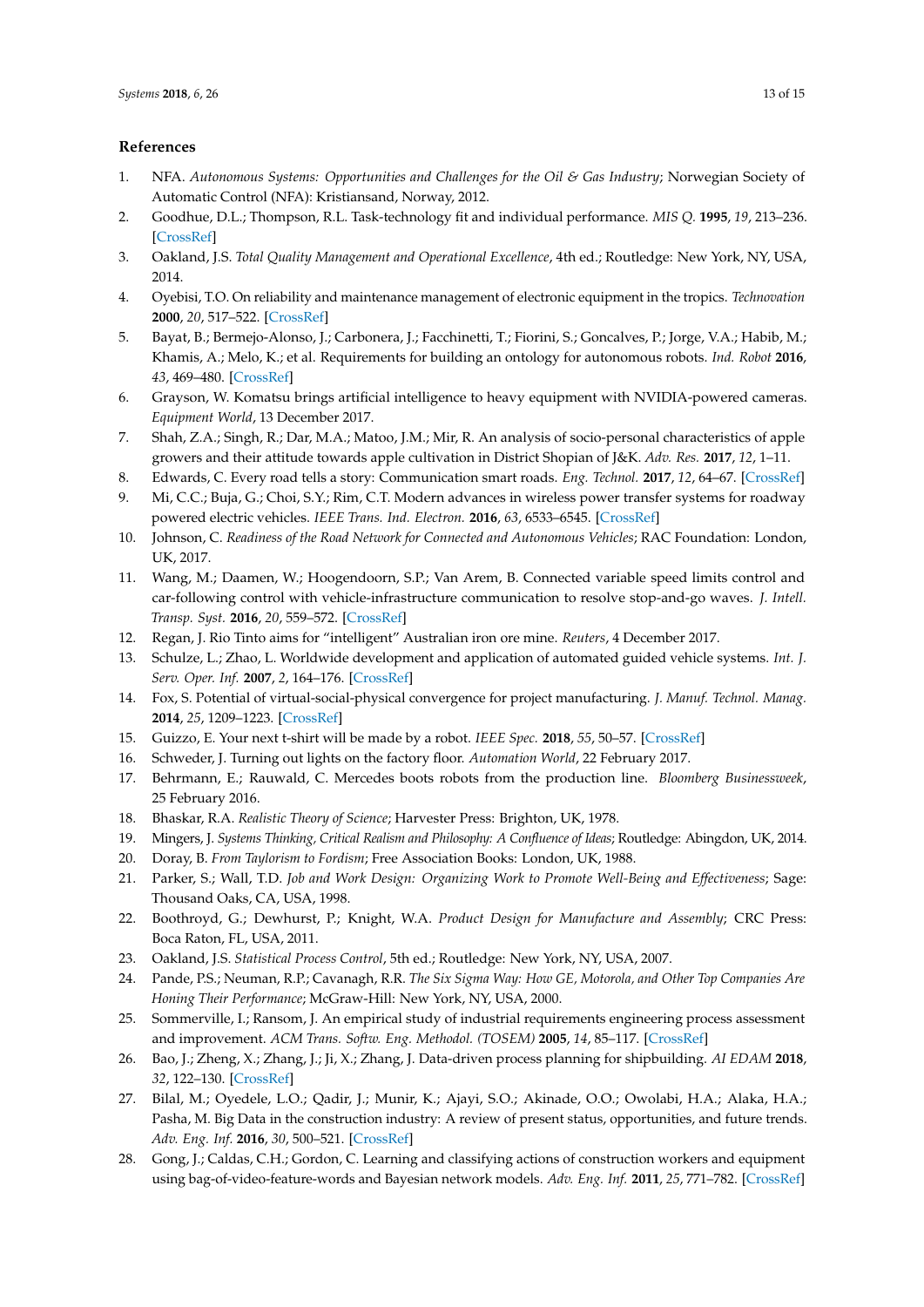- <span id="page-13-0"></span>29. Han, S.; Lee, S.; Peña-Mora, F. A machine-learning classification approach to automatic detection of workers actions for behavior-based safety analysis. In Proceedings of the ASCE International Workshop on Computing in Civil Engineering, Clearwater Beach, FL, USA, 17–20 June 2012; pp. 65–72.
- <span id="page-13-1"></span>30. Chen, Y.-J.; Feng, C.-W.; Wang, Y.-R.; Wu, H.-M. Using BIM model and genetic algorithms to optimize the crew assignment for construction project planning. *Int. J. Technol.* **2011**, *3*, 179–187.
- <span id="page-13-2"></span>31. Kim, H.; Soibelman, L.; Grobler, F. Factor selection for delay analysis using knowledge discovery in databases. *Autom. Construct.* **2008**, *17*, 550–560. [\[CrossRef\]](http://dx.doi.org/10.1016/j.autcon.2007.10.001)
- <span id="page-13-3"></span>32. Steinhauer, D.; Sikorra, J.N.; Haux, M.A.; Friedewald, A.; Lödding, H. Processing incomplete data for simulation-based production planning in shipbuilding. *J. Simul.* **2017**, *11*, 30–37. [\[CrossRef\]](http://dx.doi.org/10.1057/s41273-016-0048-3)
- <span id="page-13-4"></span>33. Ben-Alon, L.; Sacks, R. Simulating the behavior of trade crews in construction using agents and building information modeling. *Autom. Construct.* **2017**, *74*, 12–27. [\[CrossRef\]](http://dx.doi.org/10.1016/j.autcon.2016.11.002)
- <span id="page-13-5"></span>34. Kim, K.; Kim, K.J. Multi-agent-based simulation system for construction operations with congested flows. *Autom. Construct.* **2010**, *19*, 867–874. [\[CrossRef\]](http://dx.doi.org/10.1016/j.autcon.2010.05.005)
- <span id="page-13-6"></span>35. Watkins, M.; Mukherjee, A.; Onder, N.; Mattila, K. Using agent-based modeling to study construction labor productivity as emergent property of individual and crew interaction. *J. Construct. Eng. Manag.* **2009**, *135*, 657–667. [\[CrossRef\]](http://dx.doi.org/10.1061/(ASCE)CO.1943-7862.0000022)
- <span id="page-13-7"></span>36. Tang, P.; Mukherjee, A.; Onder, N. Using an interactive schedule simulation platform to assess and improve contingency management strategies. *Autom. Construct.* **2013**, *35*, 551–560. [\[CrossRef\]](http://dx.doi.org/10.1016/j.autcon.2013.07.005)
- <span id="page-13-8"></span>37. Akhavian, R.; Behzadan, A.H. Construction equipment activity recognition for simulation input modeling using mobile sensors and machine learning classifiers. *Adv. Eng. Inf.* **2015**, *29*, 867–877. [\[CrossRef\]](http://dx.doi.org/10.1016/j.aei.2015.03.001)
- <span id="page-13-9"></span>38. Bogue, R. What are the prospects for robots in the construction industry? *Ind. Robot* **2018**, *45*, 1–6. [\[CrossRef\]](http://dx.doi.org/10.1108/IR-11-2017-0194)
- <span id="page-13-10"></span>39. Local Authority Building Control. *LABC Warranty Technical Manual*, version 8; Local Authority Building Control: Birkenhead, UK, 2017.
- <span id="page-13-11"></span>40. Endsley, M.R. Toward a theory of situation awareness in dynamic systems. *Hum. Factors* **1995**, *37*, 32–64. [\[CrossRef\]](http://dx.doi.org/10.1518/001872095779049543)
- <span id="page-13-12"></span>41. Endsley, M.R. Situation awareness misconceptions and misunderstandings. *J. Cognit. Eng. Decis. Mak.* **2015**, *9*, 4–32. [\[CrossRef\]](http://dx.doi.org/10.1177/1555343415572631)
- <span id="page-13-13"></span>42. Miller, D.; Sun, A.; Ju, W. Situation awareness with different levels of automation. In Proceedings of the IEEE International Conference on Systems, Man and Cybernetics (SMC), San Diego, CA, USA, 5–8 October 2014; pp. 688–693.
- <span id="page-13-14"></span>43. Barona López, L.I.; Valdivieso Caraguay, Á.L.; Maestre Vidal, J.; Sotelo Monge, M.A.; García Villalba, L.J. Towards incidence management in 5G based on situational awareness. *Future Internet* **2017**, *9*, 3. [\[CrossRef\]](http://dx.doi.org/10.3390/fi9010003)
- <span id="page-13-15"></span>44. Moradi-Pari, E.; Tahmasbi-Sarvestani, A.; Fallah, Y.P. A hybrid systems approach to modeling real-time situation-awareness component of networked crash avoidance systems. *IEEE Syst. J.* **2016**, *10*, 169–178. [\[CrossRef\]](http://dx.doi.org/10.1109/JSYST.2014.2312172)
- <span id="page-13-16"></span>45. Ghezala, M.W.B.; Bouzeghoub, A.; Leroux, C. RSAW: A situation awareness system for autonomous robots. In Proceedings of the 13th IEEE International Conference on Control Automation Robotics & Vision (ICARCV), Marina Bay Sands, Singapore, 10–12 December 2014; pp. 450–455.
- <span id="page-13-17"></span>46. Feng, Y.H.; Teng, T.H.; Tan, A.H. Modelling situation awareness for Context-aware Decision Support. *Expert Syst. Appl.* **2009**, *36*, 455–463. [\[CrossRef\]](http://dx.doi.org/10.1016/j.eswa.2007.09.061)
- <span id="page-13-18"></span>47. Fox, S. Getting real about ICT: Applying critical realism to the framing of information and communication technologies. *Manag. Res. Rev.* **2013**, *36*, 296–319. [\[CrossRef\]](http://dx.doi.org/10.1108/01409171311306427)
- <span id="page-13-19"></span>48. Wynn, D.; Williams, C.K. Principles for conducting critical realist case study research in information systems. *MIS Q.* **2012**, *36*, 787–810.
- <span id="page-13-20"></span>49. Bostrom, N. Ethical issues in advanced artificial intelligence. In *Cognitive, Emotive and Ethical Aspects of Decision Making in Humans and in Artificial Intelligence*; Smit, I., Lasker, G.E., Eds.; International Institute for Advanced Studies in Systems Research and Cybernetics: Windsor, ON, Canada, 2003; Volume 2, pp. 12–17.
- <span id="page-13-21"></span>50. Ford, P. Our fear of artificial intelligence. *MIT Technology Review*, 11 February 2015.
- <span id="page-13-22"></span>51. Nyholm, S.; Smids, J. The ethics of accident-algorithms for self-driving cars: An applied trolley problem? *Ethical Theory Moral Pract.* **2016**, *19*, 1275–1289. [\[CrossRef\]](http://dx.doi.org/10.1007/s10677-016-9745-2)
- <span id="page-13-23"></span>52. Bogost, I. Enough with the Trolley Problem. *The Atlantic*, 30 March 2018.
- <span id="page-13-24"></span>53. Lewin, K. Action research and minority problems. *J. Soc. Issues* **1946**, *2*, 34–36. [\[CrossRef\]](http://dx.doi.org/10.1111/j.1540-4560.1946.tb02295.x)